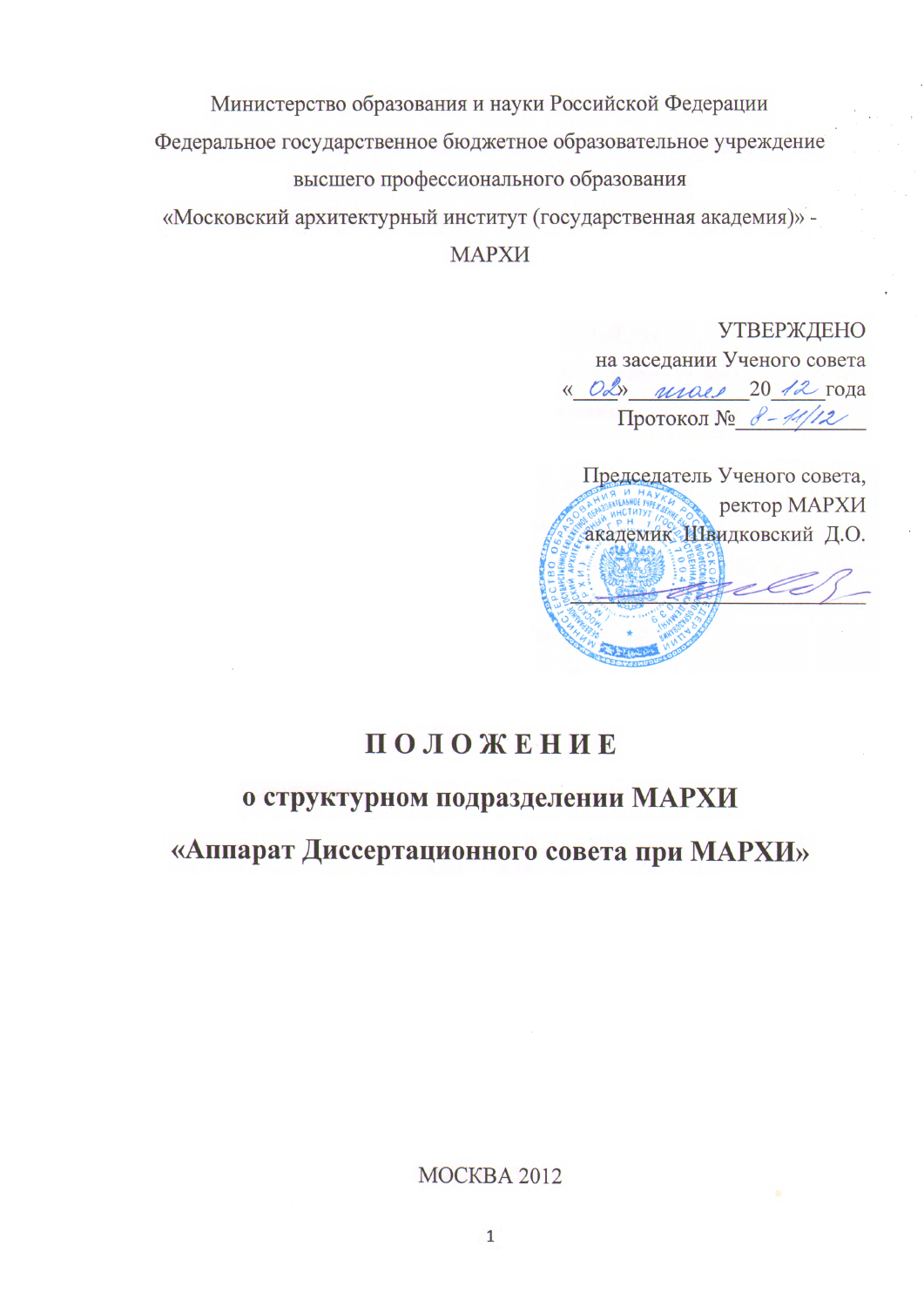#### 1. Общие положения

1.1. Аппарат Диссертационного совета при МАРХИ (далее – отдел) является структурным подразделением по подготовке и аттестации научных и научнопедагогических кадров ФГБОУ ВПО «Московский архитектурный институт (государственная академия)» - МАРХИ.

1.2. Отдел создается и ликвидируется приказом ректора МАРХИ.

1.3. Отдел подчиняется непосредственно ректору МАРХИ.

1.4. Сотрудники отдела назначаются на должность приказом ректора МАРХИ.

1.5. Сотрудники отдела исполняют свои обязанности в соответствии с должностными инструкциями.

1.6 В своей деятельности отдел руководствуется:

- действующим Законодательством Российской Федерации;

- Положением о совете по защите диссертаций на соискание ученой степени кандидата наук, на соискание ученой степени доктора наук, утвержденным Министром образования и науки Российской Федерации;

Положением присуждении степеней,  $\overline{O}$ ученых утвержденным Правительством Российской Федерации;

- Уставом МАРХИ;

- Настоящим Положением.

#### 2. Задачи

Главными задачами отдела совета являются:

 $2.1.$ Организационное обеспечение  $\mathbf H$ методическое деятельности Диссертационного совета при МАРХИ.

 $2.2.$ Информационно-аналитическая поддержка деятельности Диссертационного совета.

 $2.3.$ Обобщение деятельности Диссертационного совета МАРХИ, при количественная и качественная оценка его деятельности.

2.4. Подготовка материалов и документации по рассмотрению диссертаций в диссертационном совете.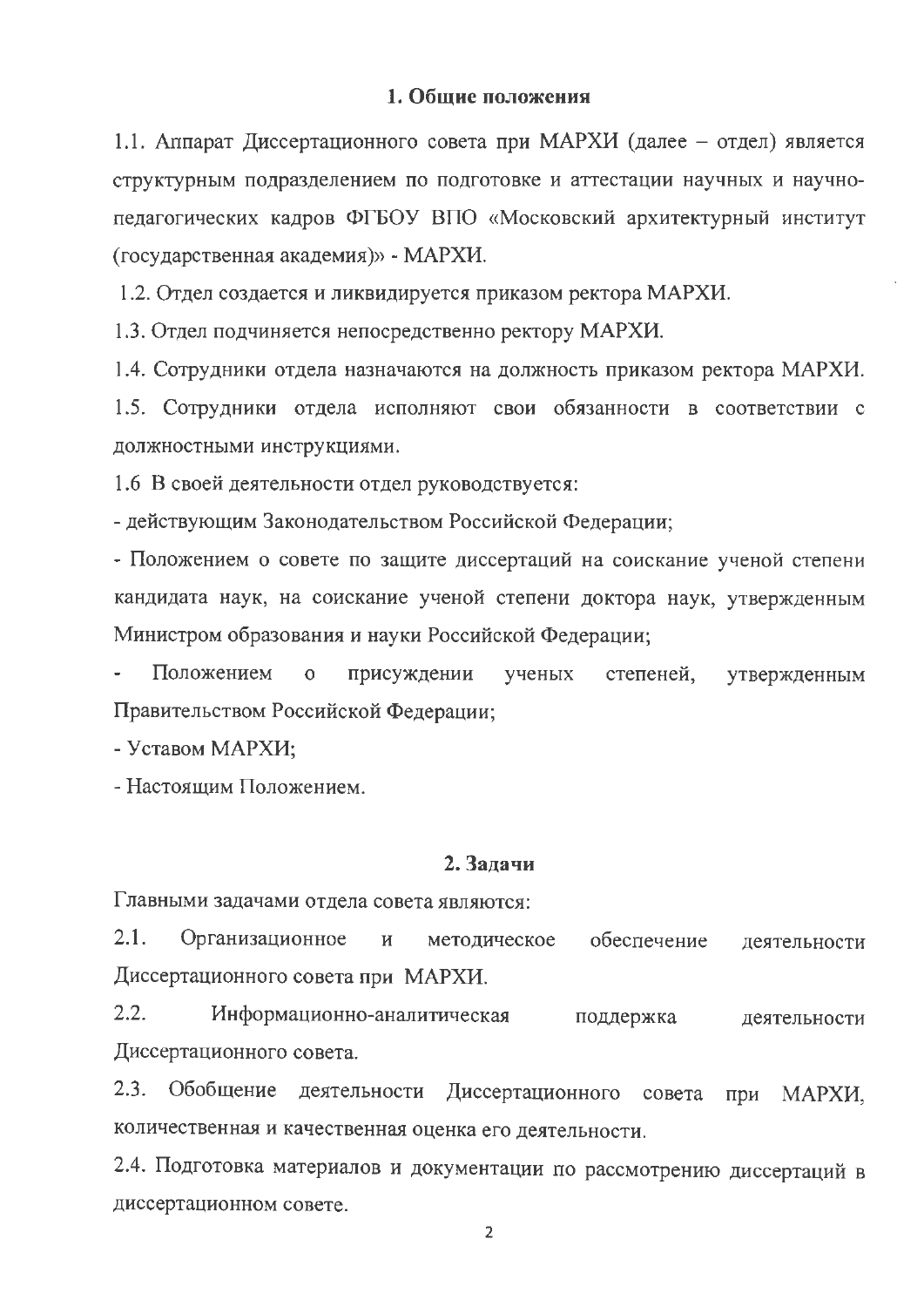## 3. Структура

3.1. Структуру и штатную численность отдела утверждает ректор МАРХИ.

## 4. Функции

4.1. Обеспечение председателя и ученого секретаря диссертационного совета НОВЫМИ нормативными документами, регламентирующими деятельность диссертационного совета.

аттестационных дел для рассмотрения в Департамент 4.2. Формирование подготовки и аттестации научных и научно-педагогических работников Минобрнауки России.

4.3. Ведение документации по техническому сопровождению деятельности Диссертационного совета, организация хранения диссертаций  $\overline{M}$ аттестационных дел.

4.4. Размешение аттестационных дел, диссертации, автореферата  $\mathbf{H}$ документации, представленной в диссертационный совет, на сайте МАРХИ.

4.5. Размешение аттестационных дел диссертации, автореферата И документации, представленной диссертационный  $\, {\bf B}$ совет, на сайте Федеральной информационной системы государственной научной аттестации (ЕГИСМ).

4.6. Размещение объявлений о защите диссертаций и авторефератов на сайте Минобрнауки России.

4.7. Создание и поддержка электронной версии базы данных по диссертациям, защищенным в диссертационном совете при МАРХИ.

4.8. Осуществление председателем и ученым секретарем диссертационного совета контроля качества оформления соответствия установленным  $\,$  M требованиям диссертаций, принимаемых диссертационным советом  $\mathbf{K}$ рассмотрению.

4.9. Осуществление ученым секретарем контроля качества и соответствия установленным требованиям документации, принимаемой диссертационным советом к рассмотрению.

3